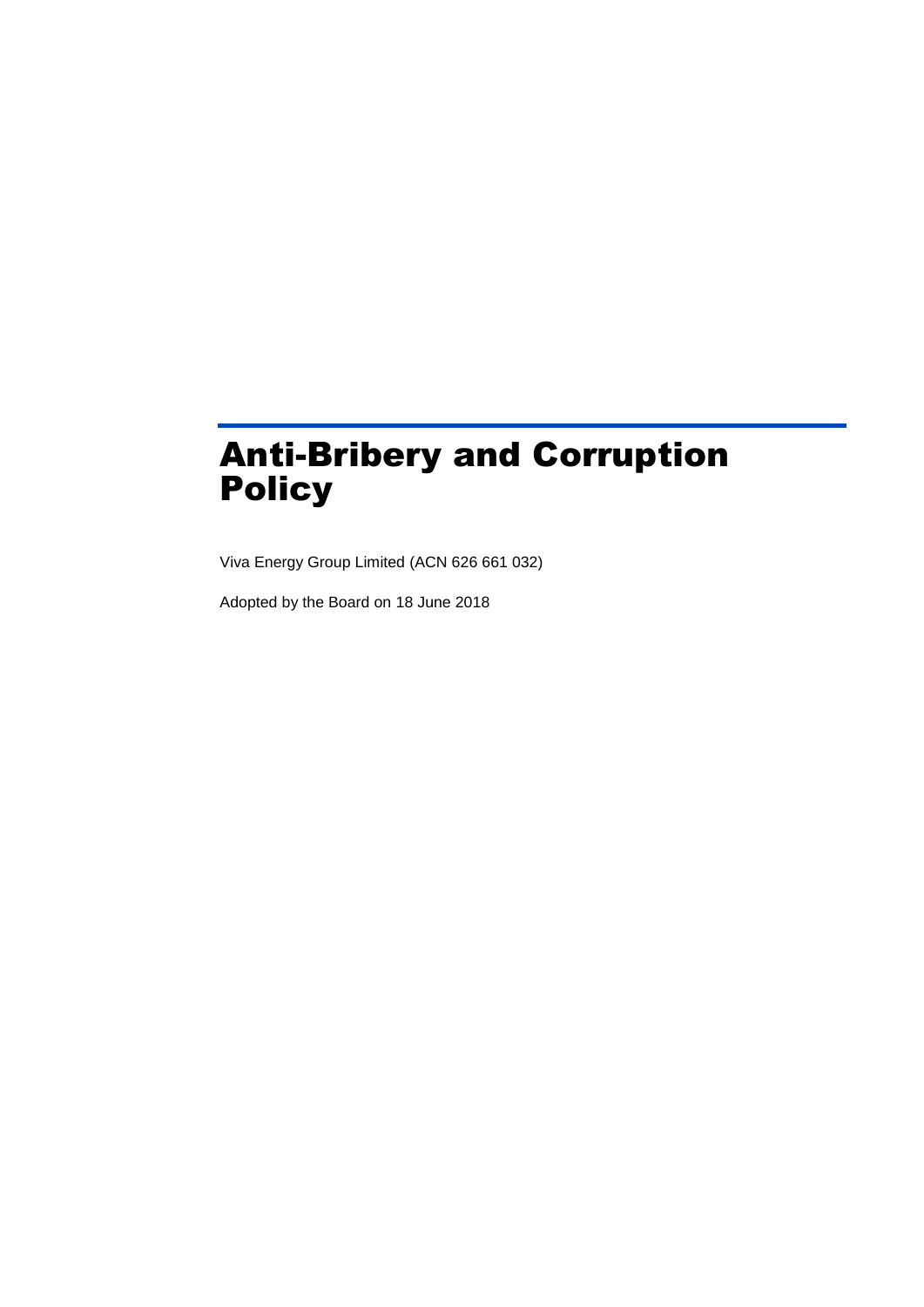# **1 Introduction and purpose**

- 1.1 Viva Energy Group Limited (together with its subsidiaries (unless the context requires otherwise), the **Company**) is committed to operating in a manner consistent with the laws and regulations of the jurisdictions in which its businesses operate, including those relating to anti-bribery and corruption.
- 1.2 Honesty, integrity and fairness are considered integral to the way our businesses operate, and conduct associated with bribery and corruption is inconsistent with these values.
- 1.3 The Company has developed a strict policy which prohibits employees or other personnel or representatives of the Company from engaging in activity that constitutes bribery or corruption (**Policy**).
- 1.4 Laws prohibiting the types of improper payments covered by this Policy apply in all of the jurisdictions in which the Company has operations and/or engages in trading activities. These laws apply to the Company as well as employees or other personnel or representatives working for or on behalf of the Company.
- 1.5 The purpose of this Policy is to:
	- (a) set out the responsibilities of the Company and Employees and Representatives (defined below) in observing and upholding the prohibition on bribery and related improper conduct; and
	- (b) provide information and guidance on how to recognise and deal with instances of bribery and corruption.
- 1.6 In this Policy, **third party** means any individual or organisation with whom Employees and Representatives, come into contact during the course of their employment or business relationships with the Company, and includes actual and potential clients, customers, suppliers, joint venture partners, contractors, agents, intermediaries, consultants, distributors, business contacts, advisers and government and public bodies.

# **2 Application of this Policy**

This Policy applies to employees or other personnel or representatives at all levels and grades, including senior managers, officers, directors and employees (whether permanent, fixed-term, casual, contracting, consulting or temporary), who are employed by, act for or represent the Company (**Employees** and **Representatives**).

### **3 Responsibility for Policy compliance**

- 3.1 The Company has designated the General Counsel as the person responsible for monitoring and applying this Policy (**Anti-Bribery Officer**).
- 3.2 All Employees and Representatives are required to understand and comply with this Policy and to follow the reporting requirements set out in this Policy. All Employees and Representatives should be vigilant and report any breaches or suspicious activity in accordance with the Viva Energy Code of Conduct.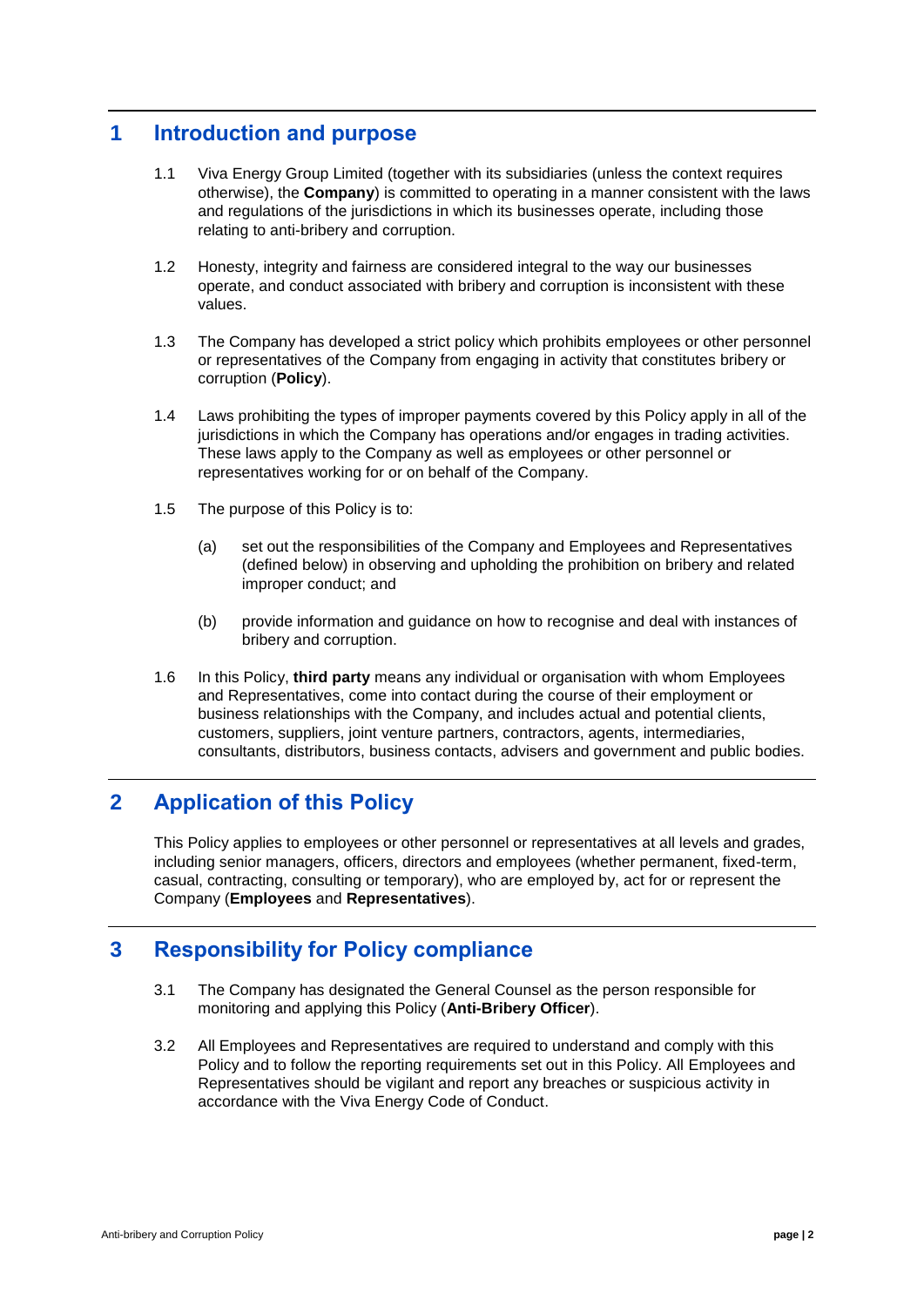# **4 Consequences of breaching this Policy**

- 4.1 Bribery and the related improper conduct addressed by this Policy are very serious offences.
- 4.2 If the Company is found to have taken part in bribery or any other related improper conduct addressed by this Policy it could (among other things) face civil or criminal penalties, lose contracts and suffer reputational harm. An individual may be subject to penalties or lengthy terms of imprisonment.
- 4.3 Breach of this Policy by Employees and Representatives will be regarded as serious misconduct, leading to disciplinary action which may include termination of employment. Breach of this Policy may also expose an individual to criminal and civil liability and could result in imprisonment or the imposition of a significant financial penalty.
- 4.4 The Board will be informed of any material breaches of this Policy.

#### **5 What is bribery?**

- 5.1 Bribery has three elements:
	- (a) there must be an act of offering, promising, giving or accepting a benefit;
	- (b) the act must be undertaken with the intention of influencing a person who is otherwise expected to act in good faith or in an impartial manner, to do or omit to do anything in the performance of their role or function; and
	- (c) the act must provide a business advantage that is not legitimate to a person with whom the Company has dealings.
- 5.2 The relevant laws apply to bribery of public officials as well as bribery in respect of any commercial transaction in the private sector. It is irrelevant if the bribe is accepted or ultimately paid. Merely offering a bribe will usually be sufficient for an offence to be committed.
- 5.3 Bribery can take many forms. The benefit that is offered, given or accepted may be monetary or non-monetary. For instance, it may involve non-cash gifts, political or charitable contributions, loans, reciprocal favours, business or employment opportunities or lavish corporate hospitality.
- 5.4 Acts of bribery are designed to improperly influence an individual in the performance of their duty or function. Whether the payee or recipient of the act of bribery or corruption works in the public or private sector is irrelevant. The relevant laws apply to bribery of public officials as well as bribery in respect of any commercial transaction in the private sector.
- 5.5 Bribery can encompass both direct and indirect forms, such as:
	- (a) a person procuring an intermediary or an agent to make an offer which constitutes a bribe to another person; or
	- (b) an offer which constitutes a bribe is made to an associate of a person who is sought to be influenced.

Examples of "red flags" indicative of bribery or corruption are set out in [Schedule 1.](#page-8-0)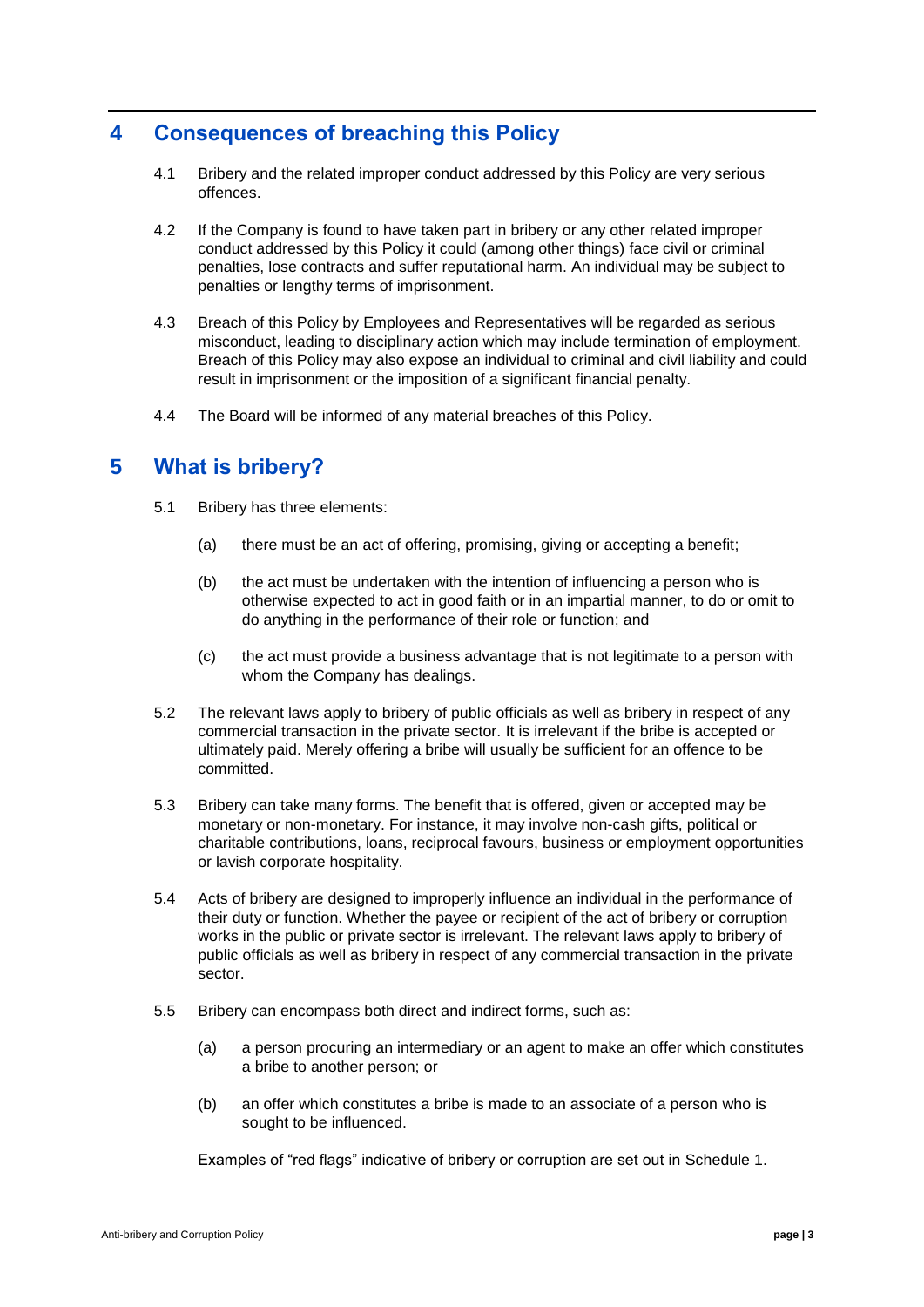### **6 Prohibition on bribery**

- 6.1 Employees and Representatives must not give, offer, promise, accept or request a bribe and must not cause a bribe to be given, offered, promised or accepted by another person.
- 6.2 Under no circumstances will the Company approve of any offers, or make, request or receive an irregular payment or other thing of value, to win business or influence a business decision in the Company's favour.
- 6.3 Such actions are in breach of this Policy and illegal in the jurisdictions in which the Company operates.
- 6.4 As bribery can take many forms, it is important that Employees and Representatives understand where risks may arise and what is expected of them.

#### **7 Gifts, entertainment and hospitality**

- 7.1 The Company recognises that accepting or offering gifts, entertainment or hospitality of moderate value is customary and in accordance with local business practice. The Company, however, prohibits the offering or acceptance of gifts or hospitality in circumstances which could be considered to give rise to undue influence.
- 7.2 The Viva Energy Code of Conduct sets out the financial limits on gifts, entertainment or hospitality that may be accepted or offered and the threshold above which gifts, entertainment or hospitality must be recorded in the Viva Energy Gifts and Hospitality Register (**gift registration threshold**).
- 7.3 Where the offering or acceptance of gifts, entertainment or hospitality is permitted, they may only be offered or accepted where all of the following conditions are met:
	- (a) it is done for the purpose of general relationship building only;
	- (b) it cannot reasonably be construed as an attempt to improperly influence the performance of the role or function of the recipient;
	- (c) it complies with the local law of the jurisdiction in which the expenditure is made;
	- (d) it is given in an open and transparent manner; and
	- (e) it does not include cash, loans or cash equivalents (such as gift certificates or vouchers).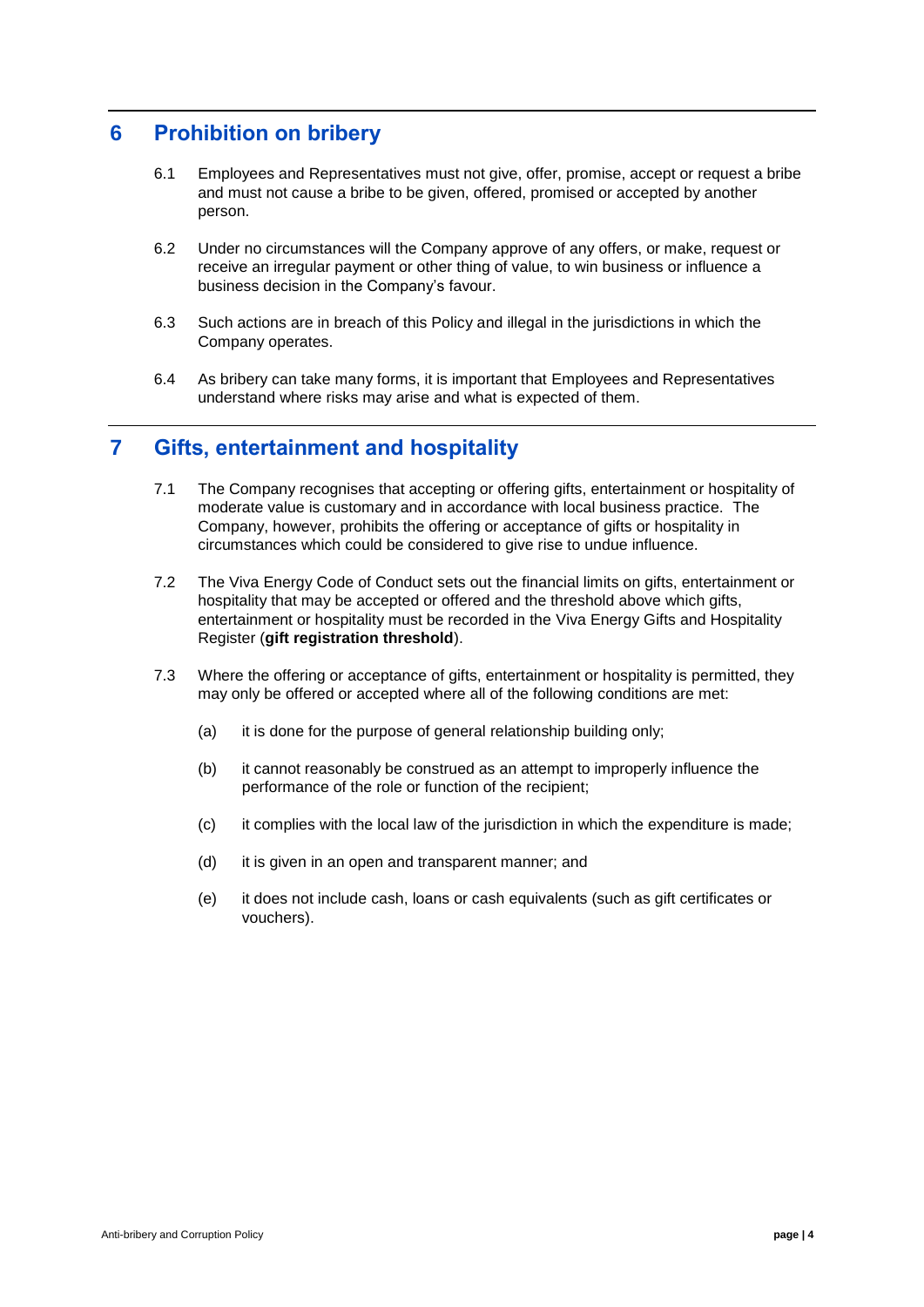- 7.4 If the value of any gifts, entertainment or hospitality exceeds the gift registration threshold, it must be promptly recorded in the Viva Energy Gifts and Hospitality Register. Further information may be required from any person to verify that the conditions set out above are met in relation to any gifts, entertainment or hospitality that is recorded on the Viva Energy Gifts and Hospitality Register.
- 7.5 The practice of giving business gifts and taking part in corporate hospitality events varies between countries, regions and industries, and what may be normal and acceptable in one may not be in another. It is a matter to be approached conservatively and prudently by Employees and Representatives.
- 7.6 The frequency with which gifts, entertainment or hospitality are provided to a single individual or single organisation over time may be such that receipt on multiple occasions may be viewed as a breach of this Policy. It may also be a breach of this Policy if gifts, entertainment or hospitality are received in a context that makes them inappropriate (for example, the provider is in the process of a competitive tender).

#### **8 Facilitation payments, secret commissions and money laundering**

- 8.1 The making of facilitation payments by the Company is prohibited. Facilitation payments are typically minor, unofficial payments made to secure or expedite a routine government action by a government official or employee.
- 8.2 Secret commissions are also prohibited. Secret commissions typically arise where a person or entity (such as an Employee or Representative) offers or gives a commission to an agent or representative of another person (such as a customer of the Company) which is not disclosed by that agent or representative to their principal. Such a payment is made as an inducement to influence the conduct of the principal's business.
- 8.3 Money laundering is also prohibited. Money laundering is the process by which a person or entity conceals the existence of an illegal source of income and then disguises that income to make it appear legitimate.
- 8.4 Employees and Representatives who have any suspicions, concerns or queries regarding a payment made by or on behalf of the Company should report this in accordance with the requirements of the Viva Energy Code of Conduct.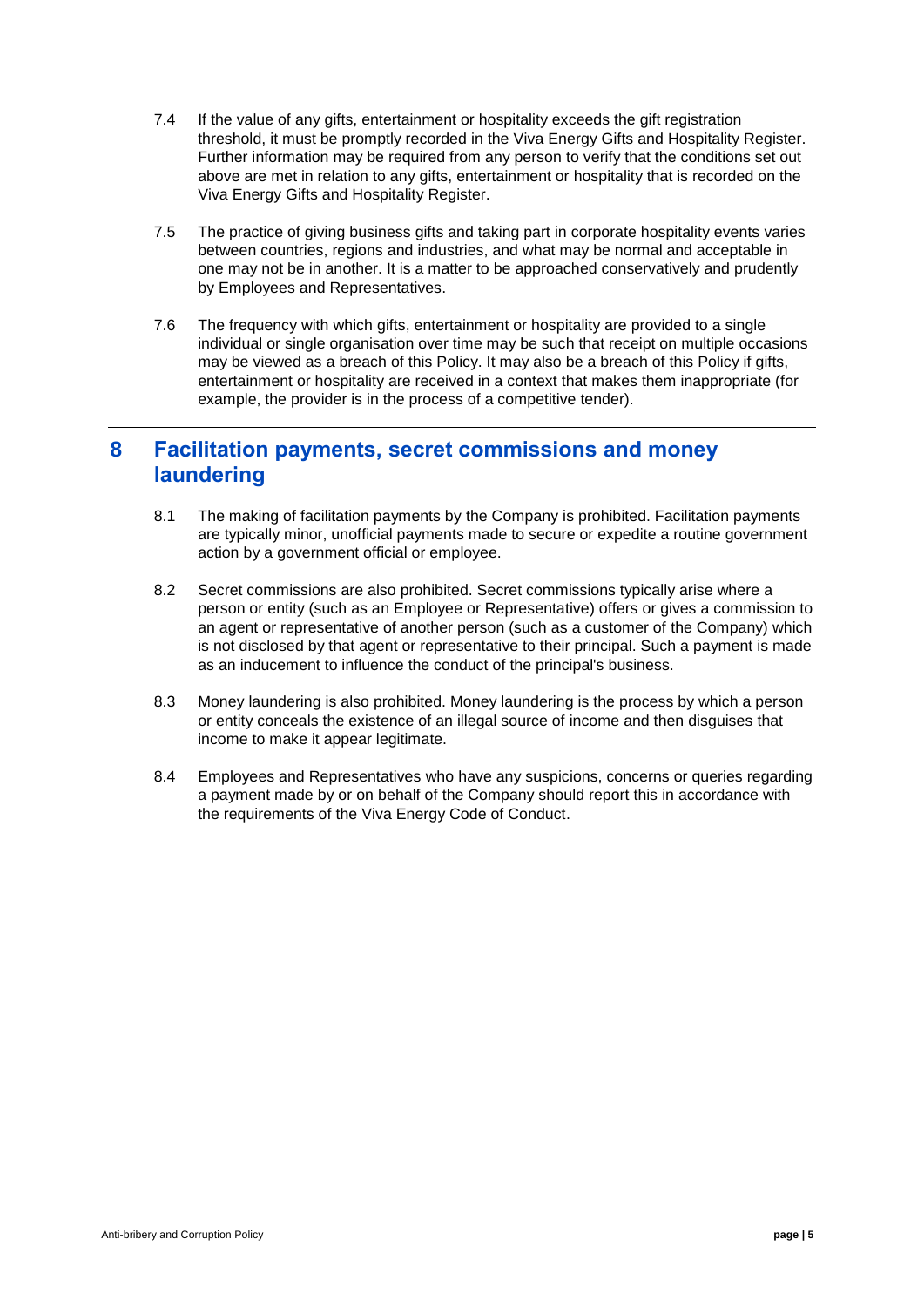# **9 Political and charitable donations**

- 9.1 Political donations shall not be made.
- 9.2 Apart from political donations, the Company may make charitable donations that are legal and ethical under local laws and practices. In some countries, charities can be used as a screen for illegal bribes. Accordingly, care must be taken to ensure that the charity or cause is legitimate.
- 9.3 No charitable donation other than community involvement activities may be offered or made without the prior approval of the Anti-Bribery Officer.
- 9.4 The Anti-Bribery Officer may put in place standing authorities for managers to make donations to specified levels, provided that these are consistent with delegated authorities, are reviewed annually and are made available to the Company's auditor.

#### <span id="page-5-0"></span>**10 Joint ventures and acquisitions**

- 10.1 Prior to any acquisition of a new company or business or entry into a proposed joint venture partnership, anti-bribery due diligence must be undertaken in accordance with the procedures set out in 2. Detailed written records of those investigations must be retained.
- 10.2 Additionally, where the Company has an existing interest in a joint venture, or is considering acquiring such an interest, it must comply with the following procedures:
	- (a) where the Company effectively controls a joint venture, the joint venture must comply with this Policy;
	- (b) where the Company does not have effective control of a joint venture, the Company is committed to exercising its influence to assist the joint venture entity to avoid improper conduct; and
	- (c) any Company Employees and Representatives engaged with a joint venture partner should pay attention to signs of improper conduct and voice or report concerns where appropriate.

#### **11 Accounting and record keeping**

- 11.1 All accounts, invoices, memoranda and other documents and records relating to dealings with third parties (including due diligence reports), such as clients, suppliers and business contacts, should be prepared and maintained with strict accuracy and completeness. No accounts may be kept "off-book" to facilitate or conceal improper payments.
- 11.2 All expenditure by Employees and Representatives, including on gifts, entertainment and hospitality, shall be included in expense reports and approved in accordance with the Company's applicable policies and procedures.

# **12 Responsibilities of Employees and Representatives**

12.1 All Employees and Representatives must understand and comply with this Policy.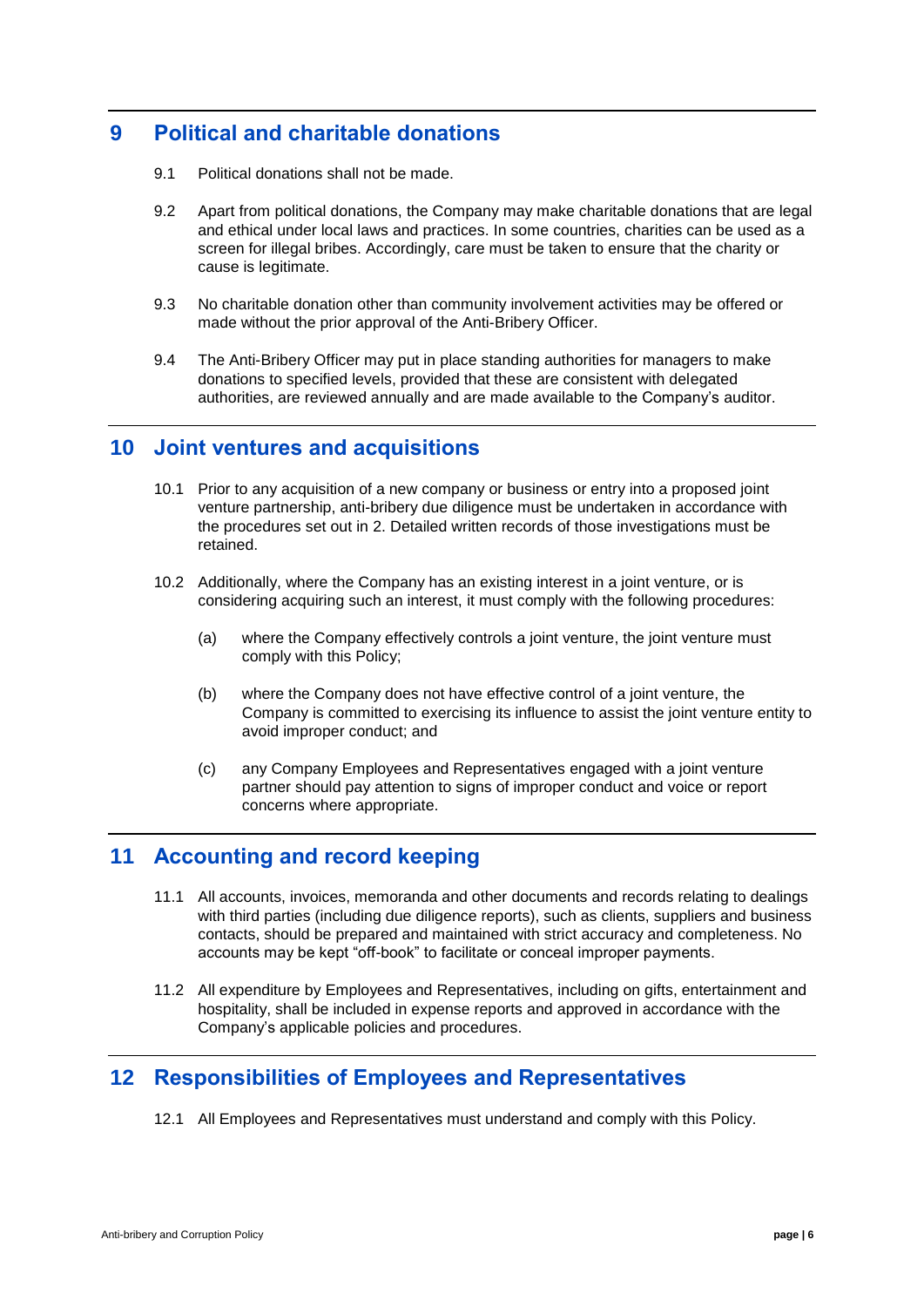- 12.2 The prevention, detection and reporting of bribery and other improper conduct addressed by this Policy are the responsibility of all those working for or engaged by the Company. All Employees and Representatives are required to avoid any activity that might lead to, or suggest, a breach of this Policy.
- 12.3 Employees and Representatives must immediately report their concern in accordance with the requirements of the Viva Energy Code of Conduct if they believe or suspect that a conflict with this Policy has occurred, or may occur in the future.

#### <span id="page-6-0"></span>**13 How to raise a concern**

- 13.1 Employees and Representatives must report suspected or actual instances of bribery or other improper conduct in accordance with the requirements of the Viva Energy Code of Conduct.
- 13.2 If anyone is unsure whether a particular act constitutes bribery, a facilitation payment, a secret commission or money laundering, or has any other queries, they should ask their line manager, a member of Viva Energy's legal department and/or the Anti-Bribery Officer.
- 13.3 Suppliers, contractors or other business partners who have any concerns which they wish to raise under this Policy should refer to the "Reporting Concerns" section of the Viva Energy Code of Conduct or the Whistleblower Policy.
- 13.4 All reports will be handled in accordance with the Whistleblower Policy.

### **14 Training and communication**

- 14.1 Training on this Policy forms part of the induction process for all relevant Employees and Representatives.
- 14.2 The Company's prohibition on bribery should be communicated to all suppliers, contractors and business partners at the outset of the Company's business relationship with them, and as appropriate during the course of their work for the Company. Where the volume of suppliers, contractors and business partners for the Company makes communication to all of them prohibitive or onerous, the Company may communicate this Policy to those operating in the most high risk jurisdictions and otherwise in accordance with any quidelines issued by the Company's legal team from time to time.

# **15 Reviews, changes to and publication of this Policy**

- (a) The Anti-Bribery Officer will review this Policy and related procedures as often as he or she considers necessary to check if reports or breaches were appropriately recorded, investigated and responded to and ensure this Policy and related procedures remain effective and relevant to the current needs of the Company.
- (b) The Board may change this Policy from time to time by resolution.
- (c) This Policy will be made available on the Company's website.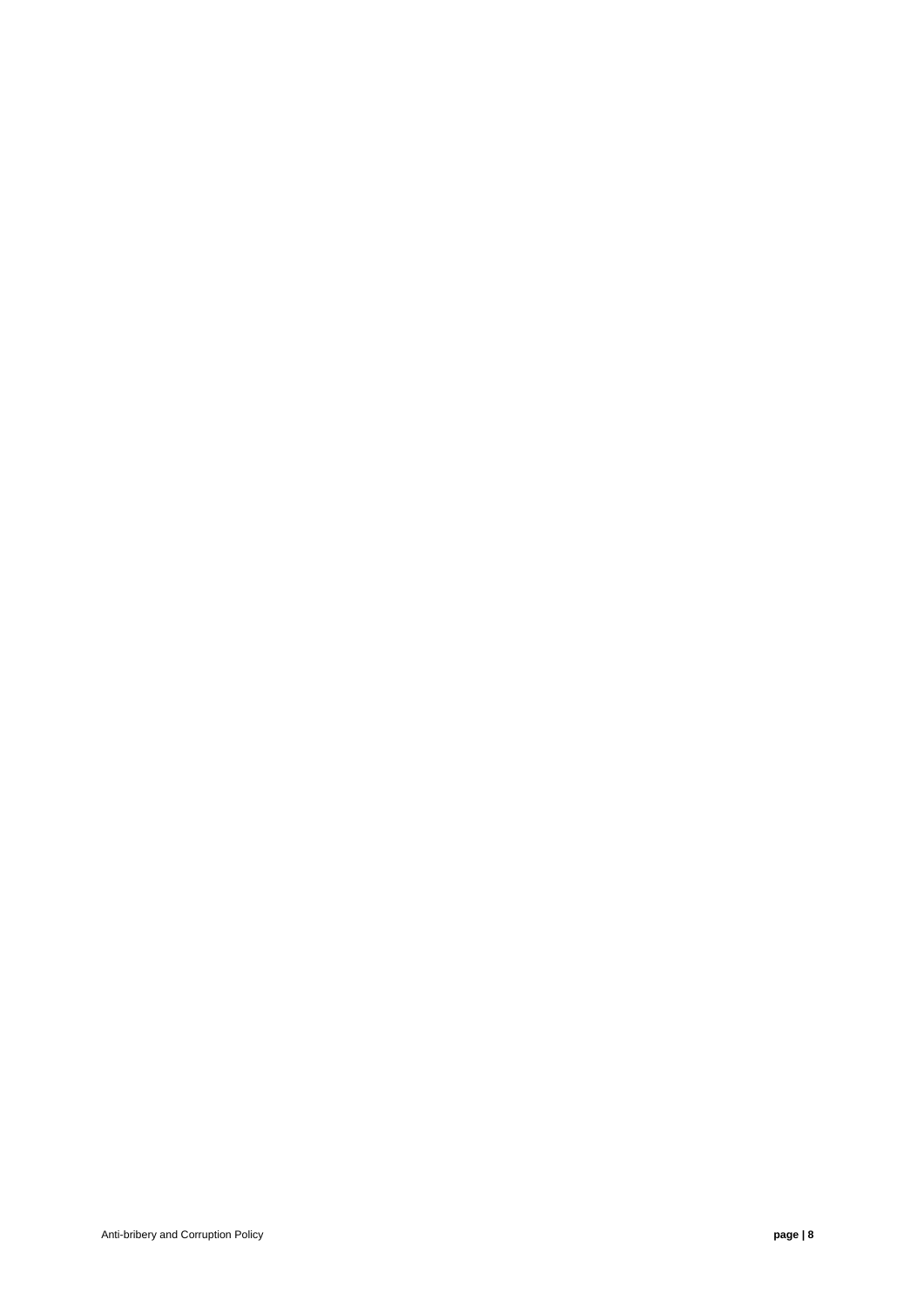#### **Schedule 1 Potential risk scenarios: Red flags**

The following is a list of bribery and corruption "red flags" that may arise during the course of working for or providing services to the Company. The list is for illustration only and is not intended to be exhaustive.

If you encounter any of the following, you must report them promptly in accordance with paragraph [13](#page-6-0) of this Policy.

- (a) You learn that a third party engages in, or has been accused of engaging in, improper business practices.
- (b) You learn that a third party has a reputation for paying bribes.
- (c) A third party insists on receiving a commission or fee payment before committing to sign up to a contract with the Company, or carrying out a government function or process for the Company.
- (d) A third party requests payment in cash and/or refuses to sign a formal commission or fee agreement, or to provide an invoice or receipt for a payment made.
- (e) A third party requests that payment is made to a country or geographic location different from where the third party resides or conducts business.
- (f) A third party requests an unexpected additional fee or commission to "facilitate" a service.
- (g) A third party demands lavish entertainment or gifts before commencing or continuing contractual negotiations or provision of services.
- (h) You learn that a colleague has been taking out a particular supplier for very expensive and frequent meals.
- (i) A third party requests that a payment is made to "overlook" potential legal violations.
- (j) A third party requests that the Company provide employment or some other advantage to a friend or relative.
- (k) You receive an invoice from a third party that appears to be non-standard or customised.
- (l) A third party insists on the use of side letters or refuses to put terms agreed in writing.
- (m) You notice that the Company has been invoiced for a commission or fee payment that appears large given the service stated to have been provided.
- (n) A third party requests or requires the use of an agent, intermediary, consultant, distributor or supplier that is not typically used by or known to the Company.
- <span id="page-8-0"></span>(o) You are offered an unusually generous gift or offered lavish hospitality by a third party.